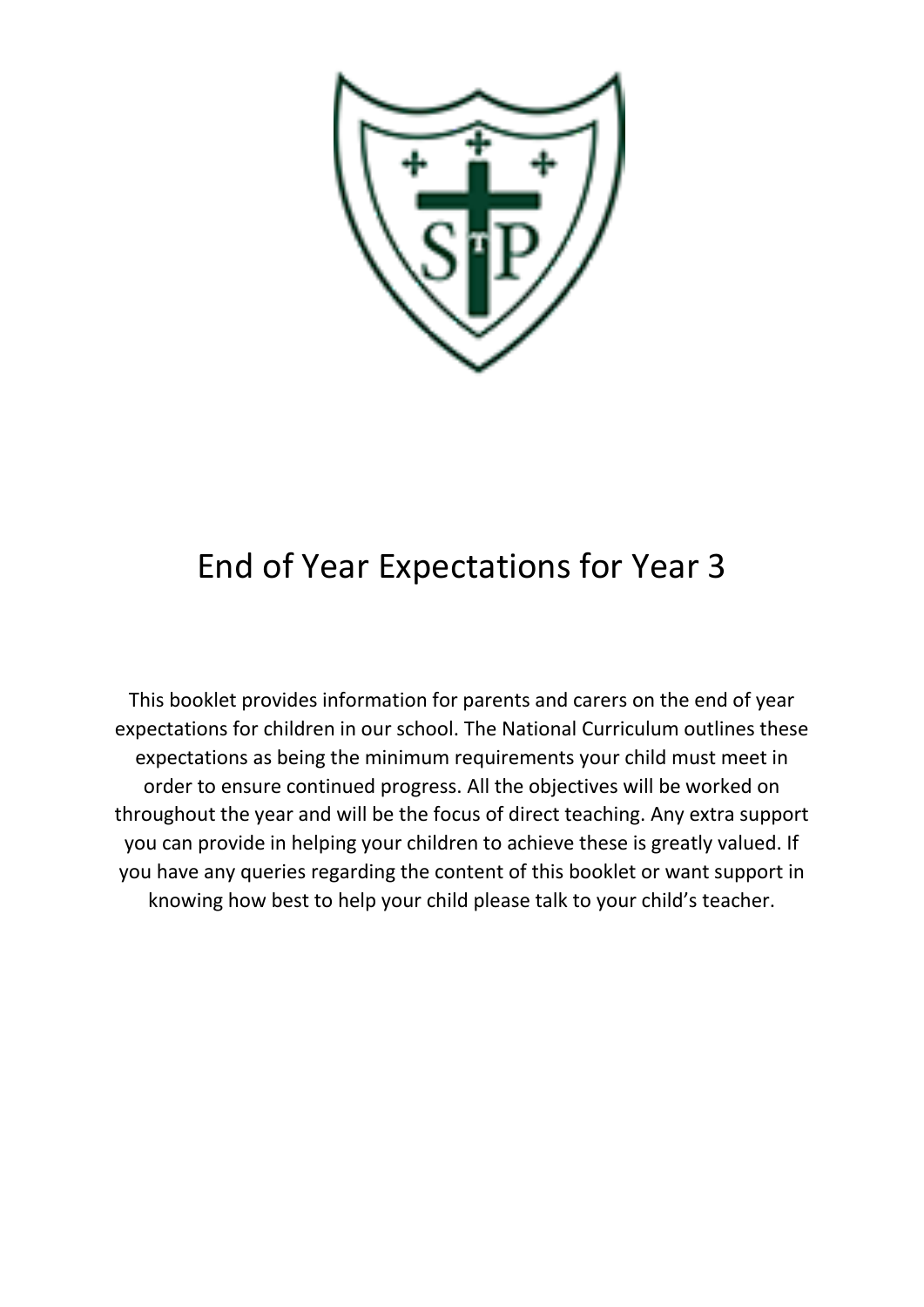# **Reading**

#### **Reading: Word Reading**

- apply their growing knowledge of root words, prefixes and suffixes (etymology and morphology) as listed in English Appendix 1, both to read aloud and to understand the meaning of new words they meet
- read further exception words, noting the unusual correspondences between spelling and sound, and where these occur in the word.

#### **Reading: Comprehension**

- Develop positive attitudes to reading and understanding of what they read by:
- listening to and discussing a wide range of fiction, poetry, plays, nonfiction and reference books or textbooks
- reading books that are structured in different ways and reading for a range of purposes
- using dictionaries to check the meaning of words that they have read
- increasing their familiarity with a wide range of books, including fairy stories, myths and legends, and retelling some of these orally
- identifying themes and conventions in a wide range of books
- preparing poems and play scripts to read aloud and to perform, showing understanding through intonation, tone, volume and action
- discussing words and phrases that capture the reader's interest and imagination
- recognising some different forms of poetry [for example, free verse, narrative poetry]
- Understand what they read, in books they can read independently, by:
- checking that the text makes sense to them, discussing their understanding and explaining the meaning of words in context
- asking questions to improve their understanding of a text
- drawing inferences such as inferring characters' feelings, thoughts and motives from their actions, and justifying inferences with evidence
- predicting what might happen from details stated and implied
- identifying main ideas drawn from more than one paragraph and summarising these
- identifying how language, structure, and presentation contribute to meaning
- retrieve and record information from non-fiction
- participate in discussion about both books that are read to them and those they can read for themselves, taking turns and listening to what others say.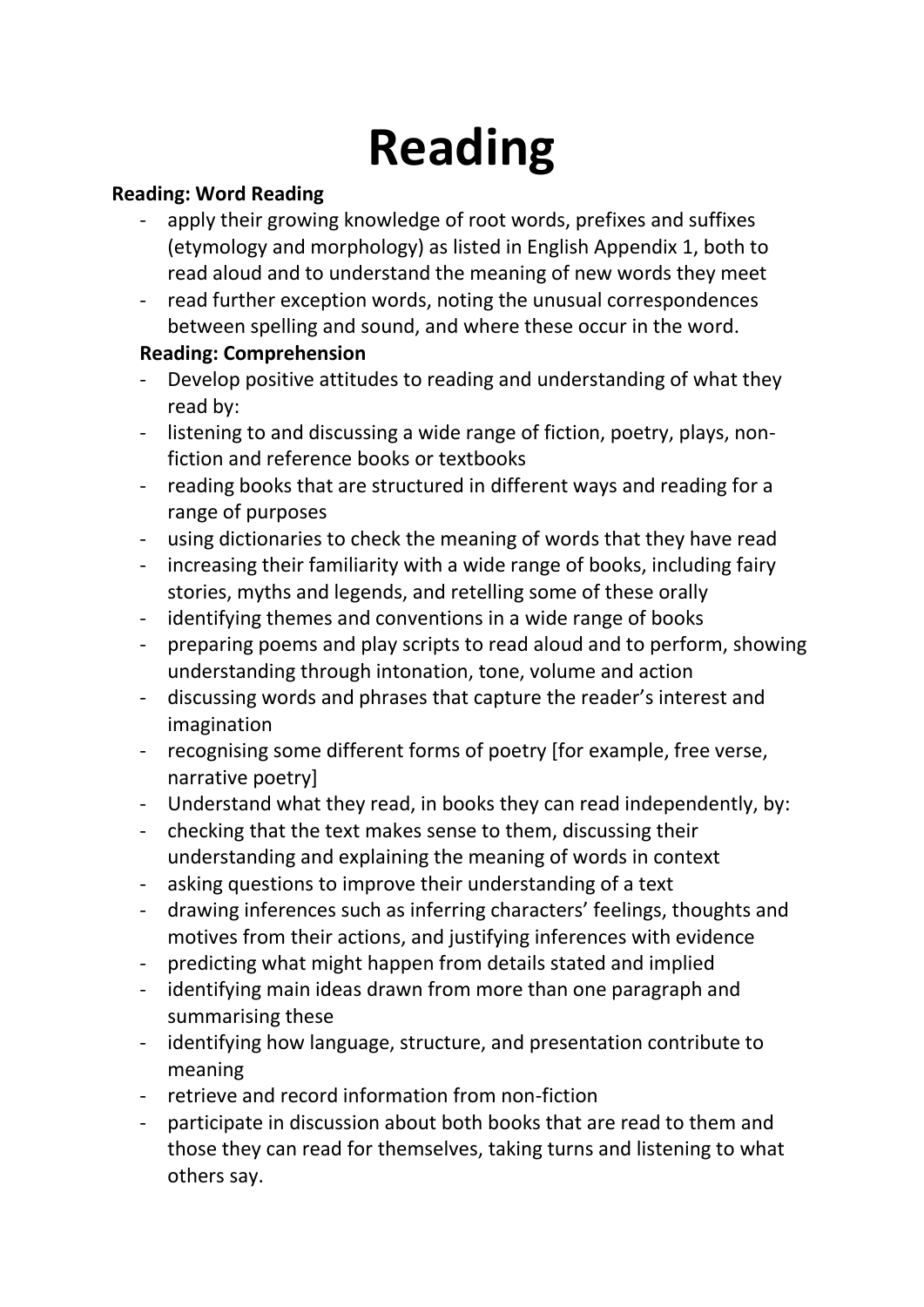# **Writing**

## **Writing: Transcription**

- use further prefixes and suffixes and understand how to add them (English Appendix 1)
- spell further homophones
- spell words that are often misspelt (English Appendix 1)
- place the possessive apostrophe accurately in words with regular plurals [for example, girls', boys'] and in words with irregular plurals [for example, children's]
- use the first two or three letters of a word to check its spelling in a dictionary
- write from memory simple sentences, dictated by the teacher, that include words and punctuation taught so far.

# **Writing: Handwriting**

- use the diagonal and horizontal strokes that are needed to join letters and understand which letters, when adjacent to one another, are best left not joined
- increase the legibility, consistency and quality of their handwriting [for example, by ensuring that the down-strokes of letters are parallel and equidistant; that lines of writing are spaced sufficiently so that the ascenders and descenders of letters do not touch].

# **Writing: Composition**

- Plan their writing by:
- discussing writing similar to that which they are planning to write in order to understand and learn from its structure, vocabulary and grammar
- discussing and recording ideas
- Draft & write by:
- composing and rehearsing sentences orally (including dialogue), progressively building a varied and rich vocabulary and an increasing range of sentence structures (English Appendix 2)
- organising paragraphs around a theme
- in narratives, creating settings, characters and plot
- in non-narrative material, using simple organisational devices [for example, headings and sub-headings]
- Evaluate & edit by:
- assessing the effectiveness of their own and others' writing and suggesting improvements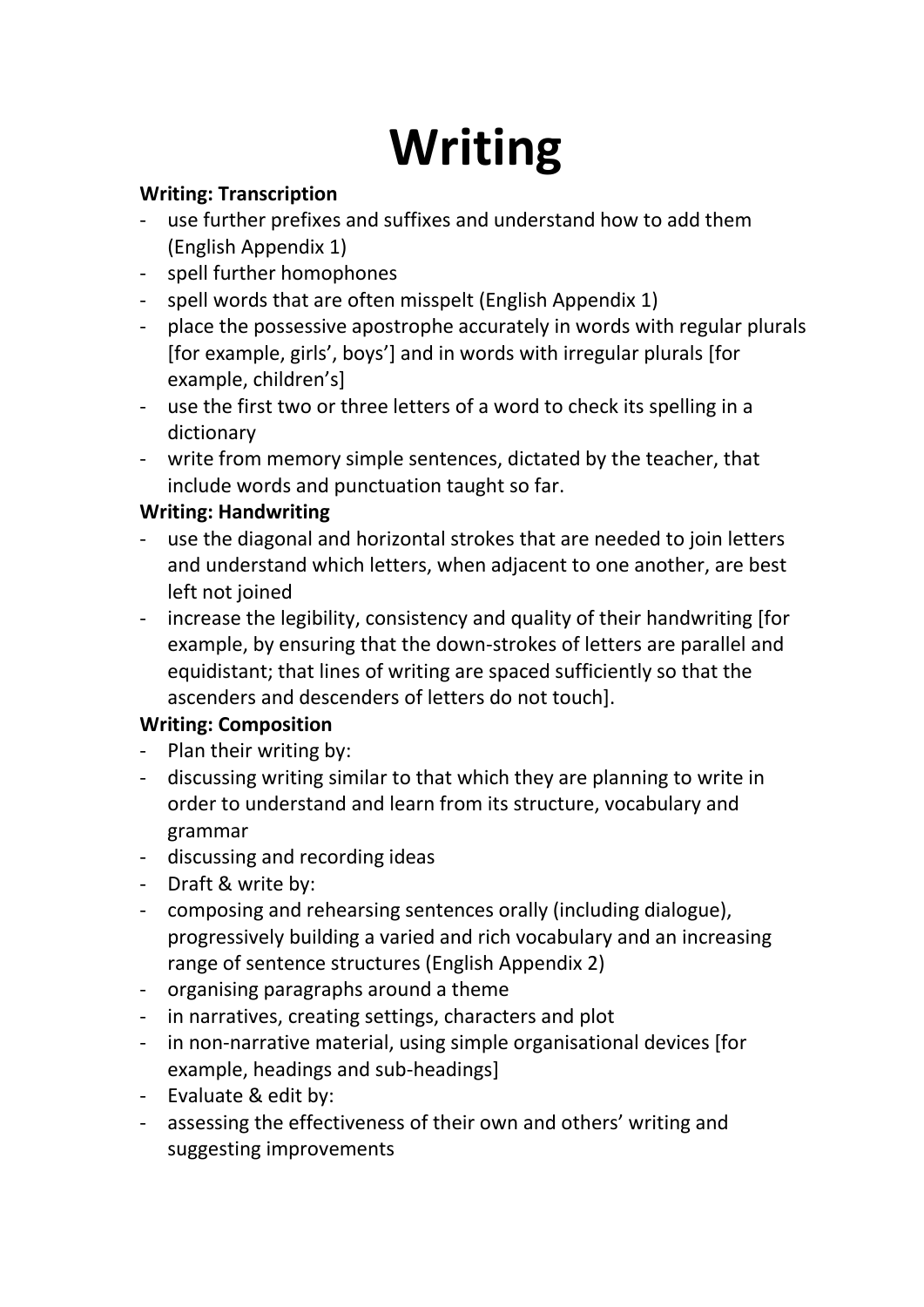- proposing changes to grammar and vocabulary to improve consistency, including the accurate use of pronouns in sentences
- proof-read for spelling and punctuation errors
- Read aloud their own writing, to a group or the whole class, using appropriate intonation and controlling the tone and volume so that the meaning is clear.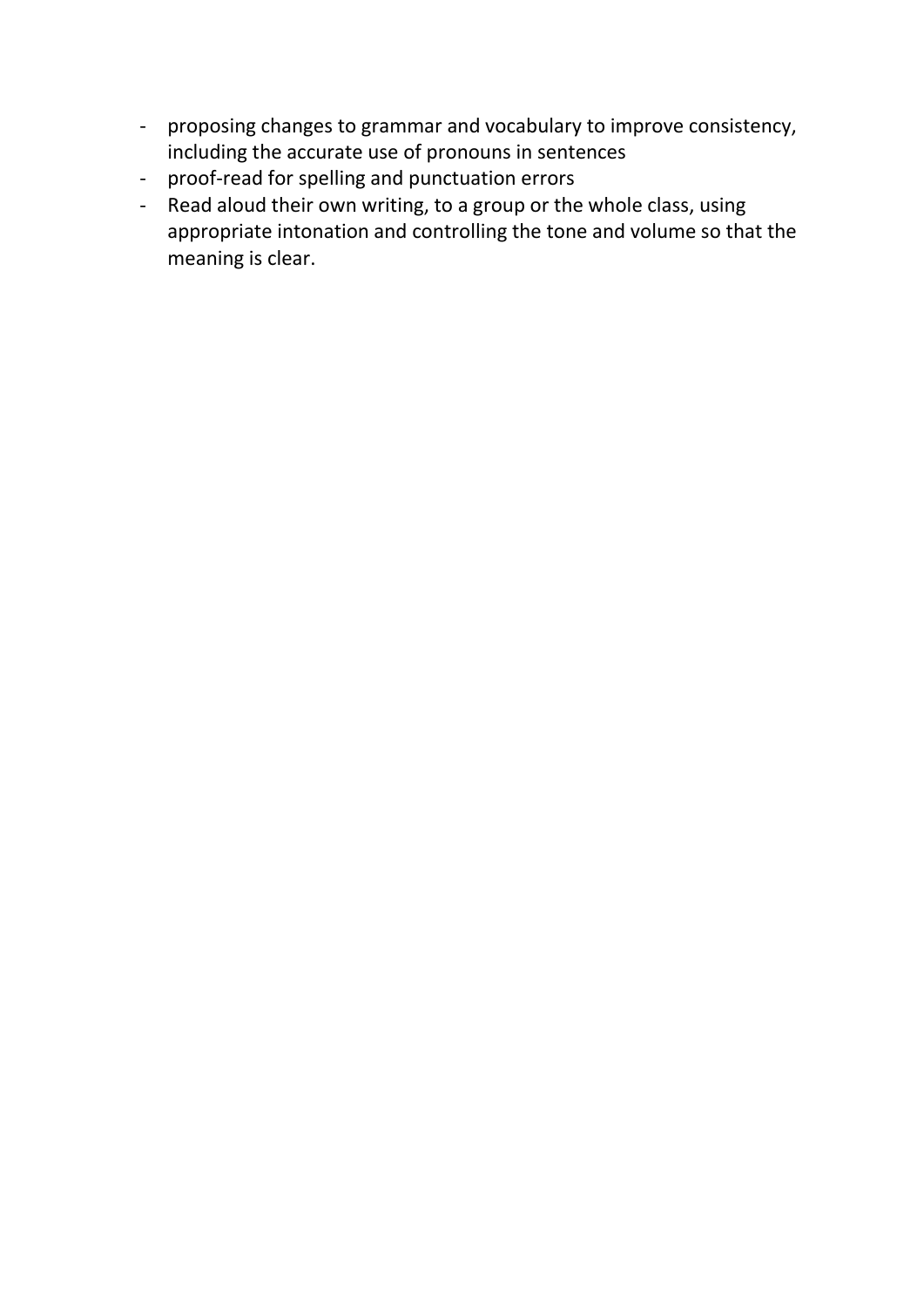# **SPAG**

## **Spellings**

accidentally,actually,address,answer,appear,arrive,believe,bicycle,breath,breat he,build,busy,business,calendar,caught,centre,century,certain,circle,complete, consider,continue,decide,describe,different,difficult,disappear,early,earth,eigh t,eighth,enough,exercise,experience,experiment,extreme,famous,favourite,Fe bruary,forward,fruit,grammar,group,guard,guide,heard,heart,height,history,im agine,increase,important,interest,island,knowledge,learn,length,library,materi al,medicine,mention,minute,natural,naughty,notice,occasion,occasionally,ofte n,opposite,ordinary,particular,peculiar,perhaps,popular,position,possess,posse ssion,possible,potatoes,pressure,probably,promise,purpose,quarter,question,r ecent,regular,reign,remember,sentence,separate,special,straight,strange,stren gth,suppose,surprise,therefore,though,although,thought,through,various,weig ht,woman,women

#### **Writing: Vocabulary, Grammar & Punctuation**

- Develop their understanding of the concepts set out in English Appendix  $2$  by:
- extending the range of sentences with more than one clause by using a wider range of conjunctions, including when, if, because, although
- using the present perfect form of verbs in contrast to the past tense
- choosing nouns or pronouns appropriately for clarity and cohesion and to avoid repetition
- using conjunctions, adverbs and prepositions to express time and cause
- using fronted adverbials
- learning the grammar for years 3 and 4 in English Appendix 2
- Indicate grammatical and other features by:
- using commas after fronted adverbials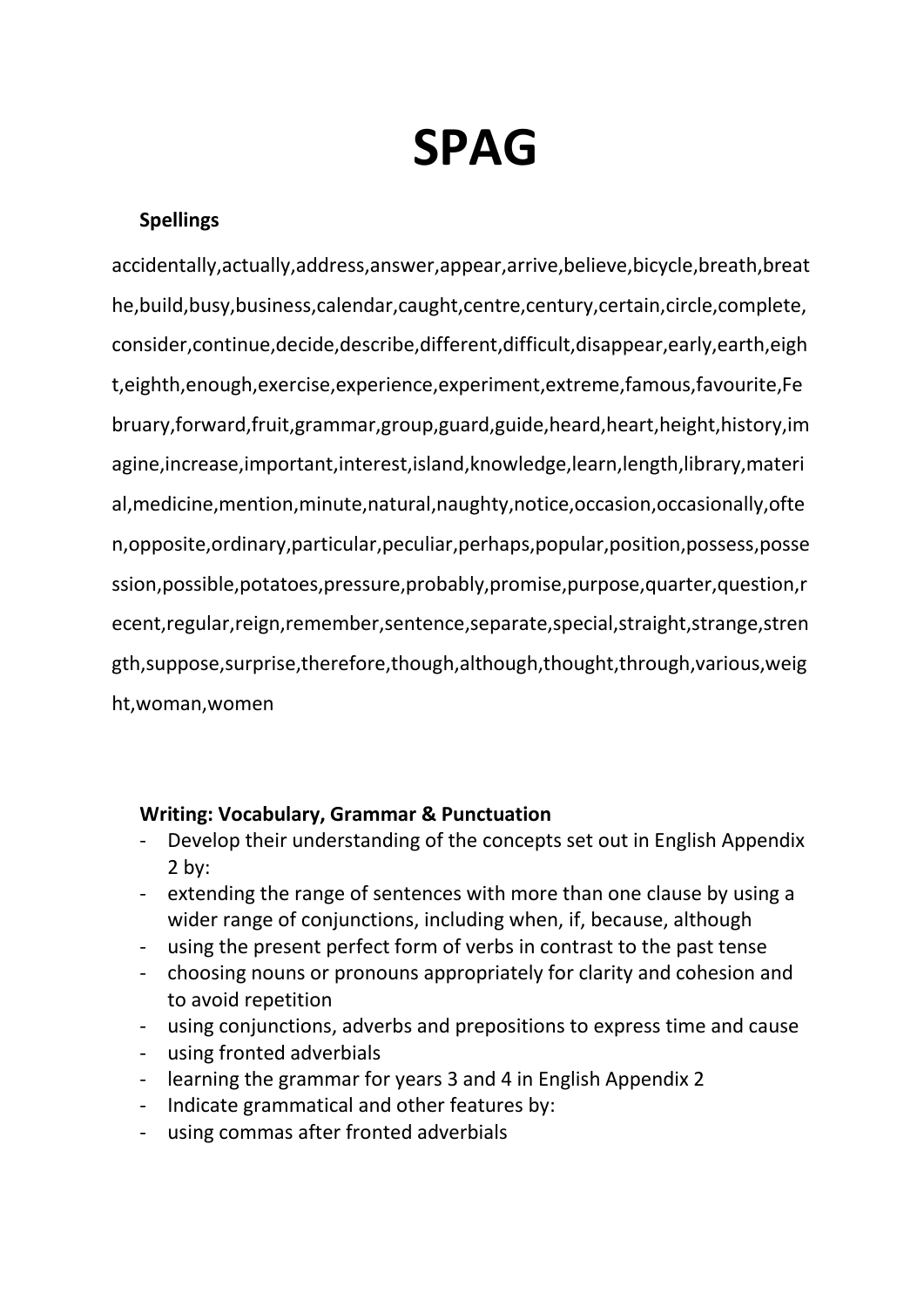- indicating possession by using the possessive apostrophe with plural nouns
- using and punctuating direct speech
- Use and understand the grammatical terminology in English Appendix 2 accurately and appropriately when discussing their writing and reading.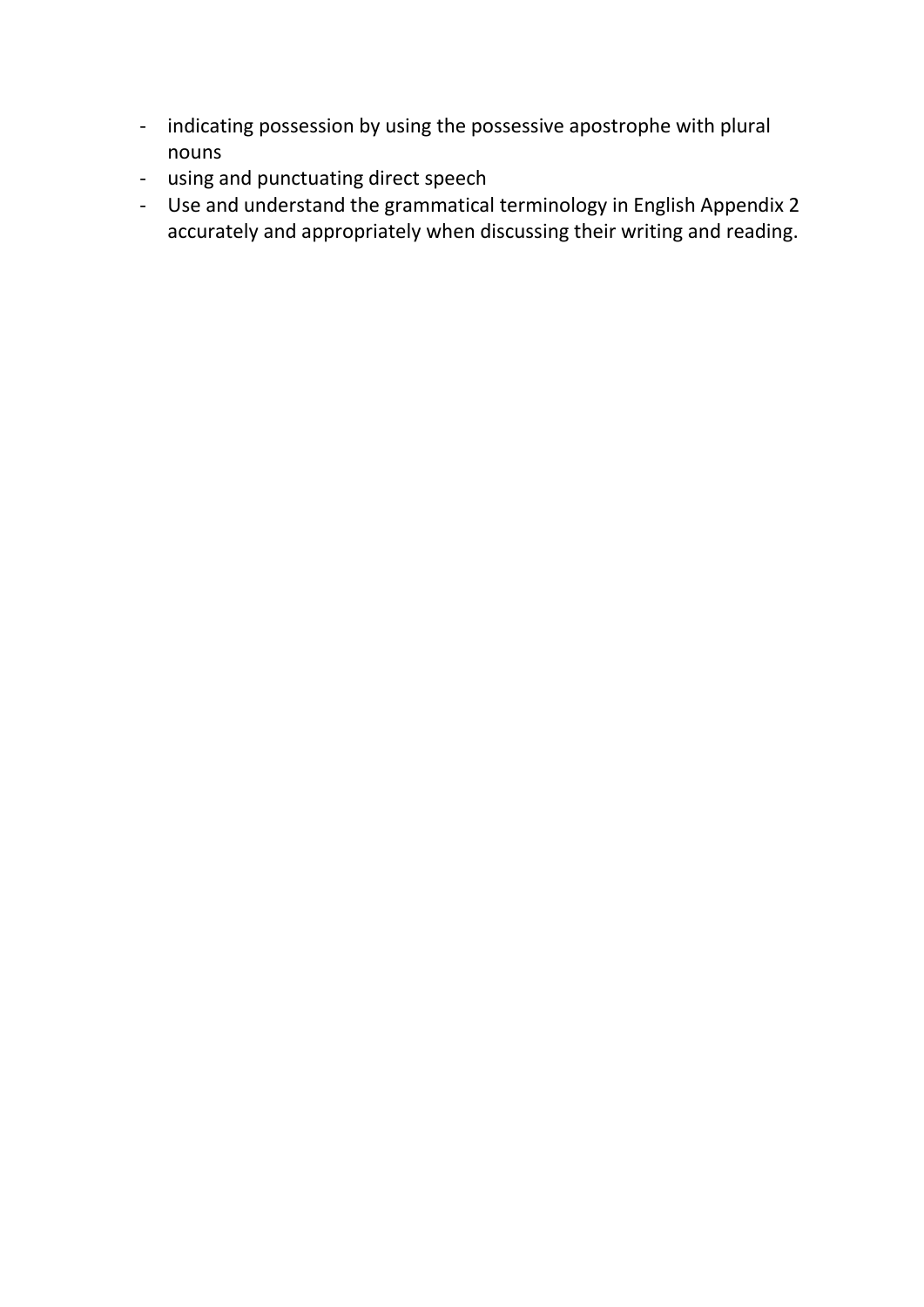# **Mathematics**

#### **Number: Number & Place Value**

- count from 0 in multiples of 4, 8, 50 and 100; find 10 or 100 more or less than a given number
- recognise the place value of each digit in a three-digit number (hundreds, tens, ones)
- compare and order numbers up to 1000
- identify, represent and estimate numbers using different representations
- read and write numbers up to 1000 in numerals and in words
- solve number problems and practical problems involving these ideas.

# **Number: Addition & Subtraction**

- Add and subtract numbers mentally, including:
- a three-digit number and ones
- a three-digit number and tens
- a three-digit number and hundreds
- add and subtract numbers with up to three digits, using formal written methods of columnar addition and subtraction
- estimate the answer to a calculation and use inverse operations to check answers
- solve problems, including missing number problems, using number facts, place value, and more complex addition and subtraction.

# **Number: Multiplication & Division**

- recall and use multiplication and division facts for the 3, 4 and 8 multiplication tables
- write and calculate mathematical statements for multiplication and division using the multiplication tables that they know, including for two-digit numbers times one-digit numbers, using mental and progressing to formal written methods
- solve problems, including missing number problems, involving multiplication and division, including positive integer scaling problems and correspondence problems in which n objects are connected to m objects.

# **Number: Fractions**

- count up and down in tenths; recognise that tenths arise from dividing an object into 10 equal parts and in dividing one-digit numbers or quantities by 10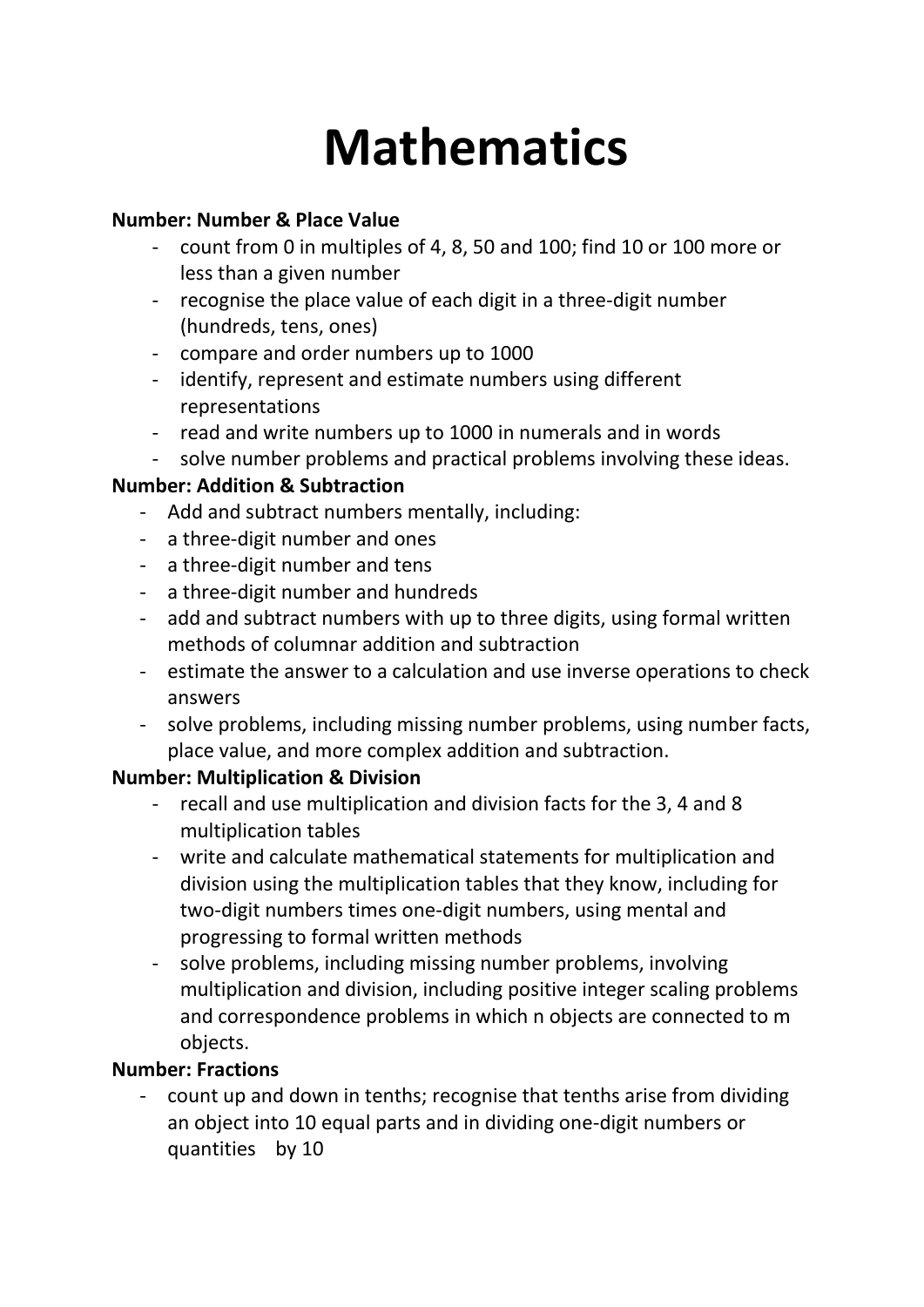- recognise, find and write fractions of a discrete set of objects: unit fractions and non-unit fractions with small denominators
- recognise and use fractions as numbers: unit fractions and non-unit fractions with small denominators
- recognise and show, using diagrams, equivalent fractions with small denominators
- add and subtract fractions with the same denominator within one whole [for example,  $5/7 + 1/7 = 6/7$ ]
- compare and order unit fractions, and fractions with the same denominators
- solve problems that involve all of the above.

### **Measurement**

- measure, compare, add and subtract: lengths  $(m/cm/mm)$ ; mass  $(kg/g)$ ; volume/capacity (l/ml)
- measure the perimeter of simple 2-D shapes
- add and subtract amounts of money to give change, using both £ and p in practical contexts
- tell and write the time from an analogue clock, including using Roman numerals from I to XII, and 12-hour and 24-hour clocks
- estimate and read time with increasing accuracy to the nearest minute; record and compare time in terms of seconds, minutes and hours; use vocabulary such as o'clock, a.m./p.m., morning, afternoon, noon and midnight
- know the number of seconds in a minute and the number of days in each month, year and leap year
- compare durations of events [for example to calculate the time taken by particular events or tasks].

### **Geometry: Properties of Shapes**

- draw 2-D shapes and make 3-D shapes using modelling materials; recognise 3-D shapes in different orientations and describe them
- recognise angles as a property of shape or a description of a turn
- identify right angles, recognise that two right angles make a half-turn, three make three quarters of a turn and four a complete turn; identify whether angles are greater than or less than a right angle
- identify horizontal and vertical lines and pairs of perpendicular and parallel lines.

### **Statistics**

- interpret and present data using bar charts, pictograms and tables